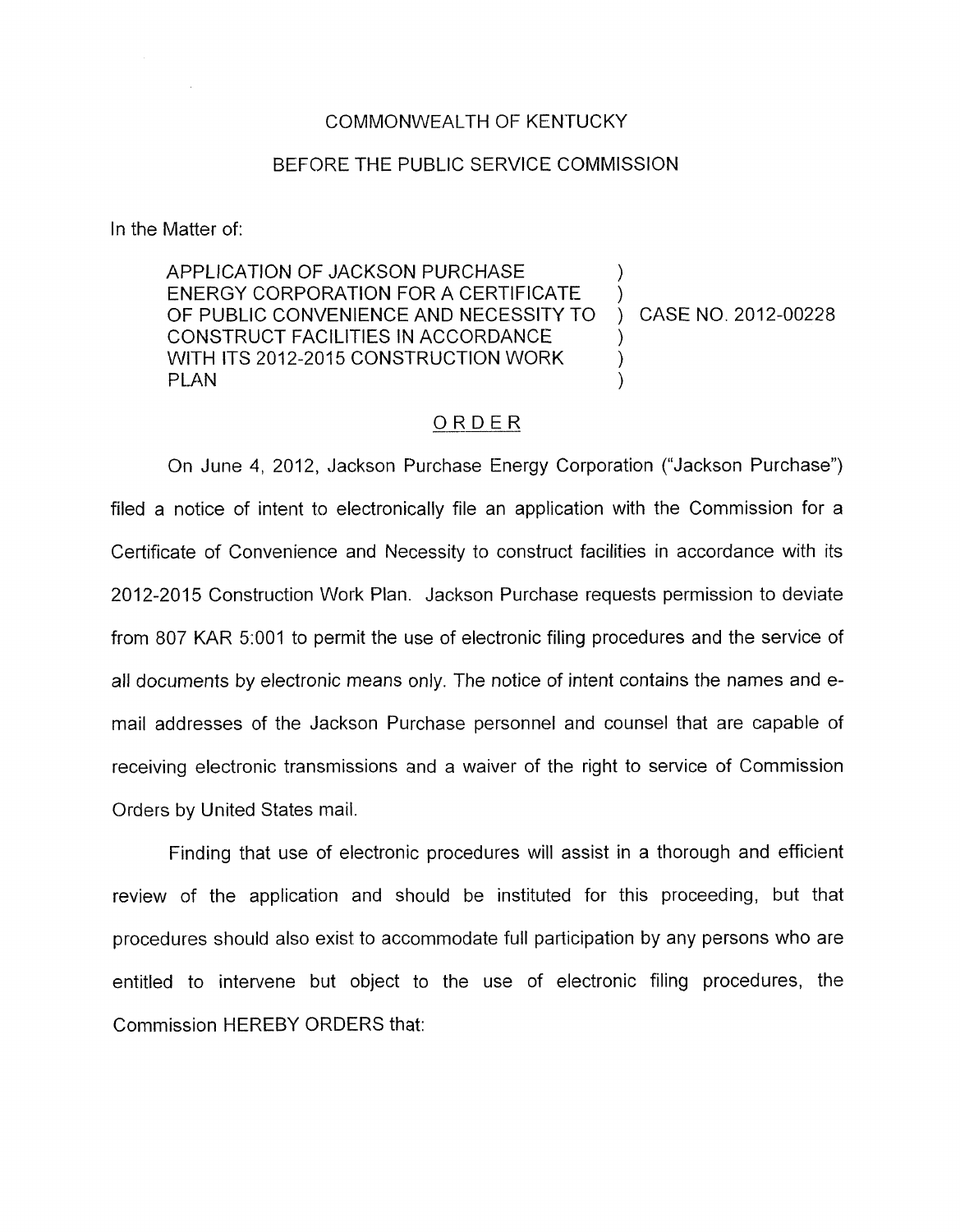1. Jackson Purchase's request for a deviation from 807 KAR 5:001 to permit the use of electronic filing procedures in this proceeding is granted and all subsequent Commission Orders shall be serviced electronically on Jackson Purchase.'

2. When a conflict exists between the procedures set forth in 807 KAR 5:OOl and those established in this Order, the parties shall comply with this Order.

**3.** All pleadings, documents, and exhibits shall be filed with the Commission by uploading an electronic version of the document using the Commission's E-Filing System at <https://psc.ky.gov/Security/account/login.aspx>. The filing party shall also file one original and one paper copy with the Commission.

**4.** Each file in an electronic submission shall be:

a. In portable document format except as provided in paragraph 4(f) of this Order;

b. Search-capable;

c. Optimized for viewing on the Internet;

d. Bookmarked to distinguish sections of the pleading or document;

e. Scanned at a resolution of no less than 300 dots per inch, if a scanned document; and

f. If a spreadsheet, in Microsoft Excel format, self-contained, and without any linked references to or macro commands involving external files.

5. All electronic submissions shall include an introductory file in portable document format that is named "Readlst" and that contains:

a. A general description of the filing;

KRS 278 280 places delivery of electronic transmission on the same level as delivery by United States mail. It provides that "[wlhen service of a commission order is by electronic transmission, mailing shall be deemed to have occurred on the date the transmission of the order is completed." **1**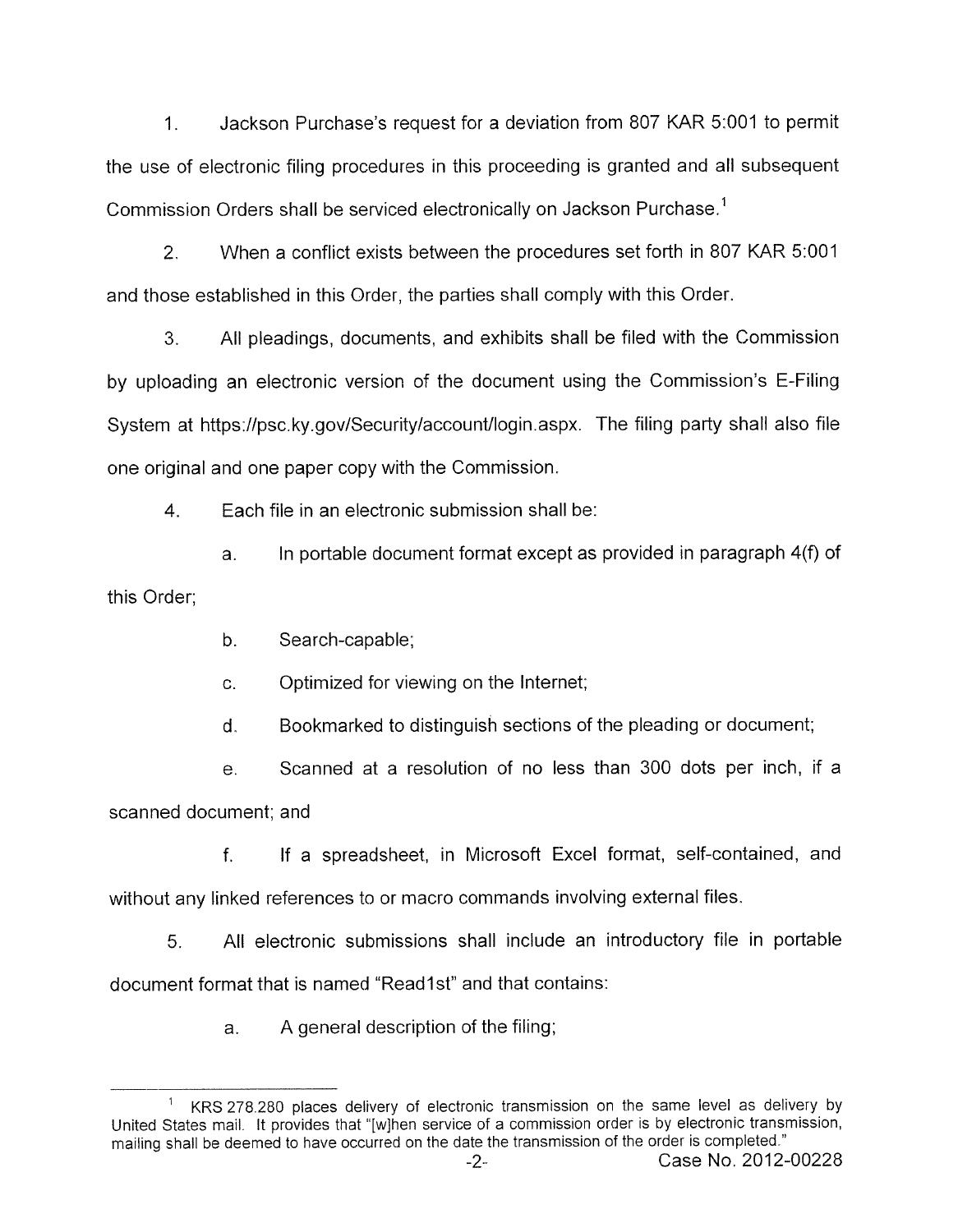b. A list of all materials not included in the electronic filing; and

c. A statement attesting that the electronically filed documents are a true representation of the original documents.

6. The "Readlst" file and any other document that normally contains a signature shall contain a signature in the electronically submitted document.

*7.* The electronic version of the cover letter accompanying the paper filing may substitute for a general description.

8. If the electronic submission does not include all documents contained in the paper version (e.g., confidential materials, materials that are too large or bulky to transfer by electronic medium), the absence of these documents shall be noted in the "Read1st" document.

9. 20 files. a. An electronic transmission or uploading session shall not exceed

> b. An individual file shall not exceed 50 megabytes.

c. If a filing party's submission exceeds the limitations established in paragraph 9(a) or 9(b), the filer shall make its electronic submission in two or more consecutive electronic transmission or uploading sessions.

10. When filing any document with the Commission, the filing party shall certify that:

a. The electronic version of the filing is a true and accurate copy of each document filed in paper medium;

b. The electronic version of the filing has been transmitted to the Commission; and

-3- Case **No.** 2012-00228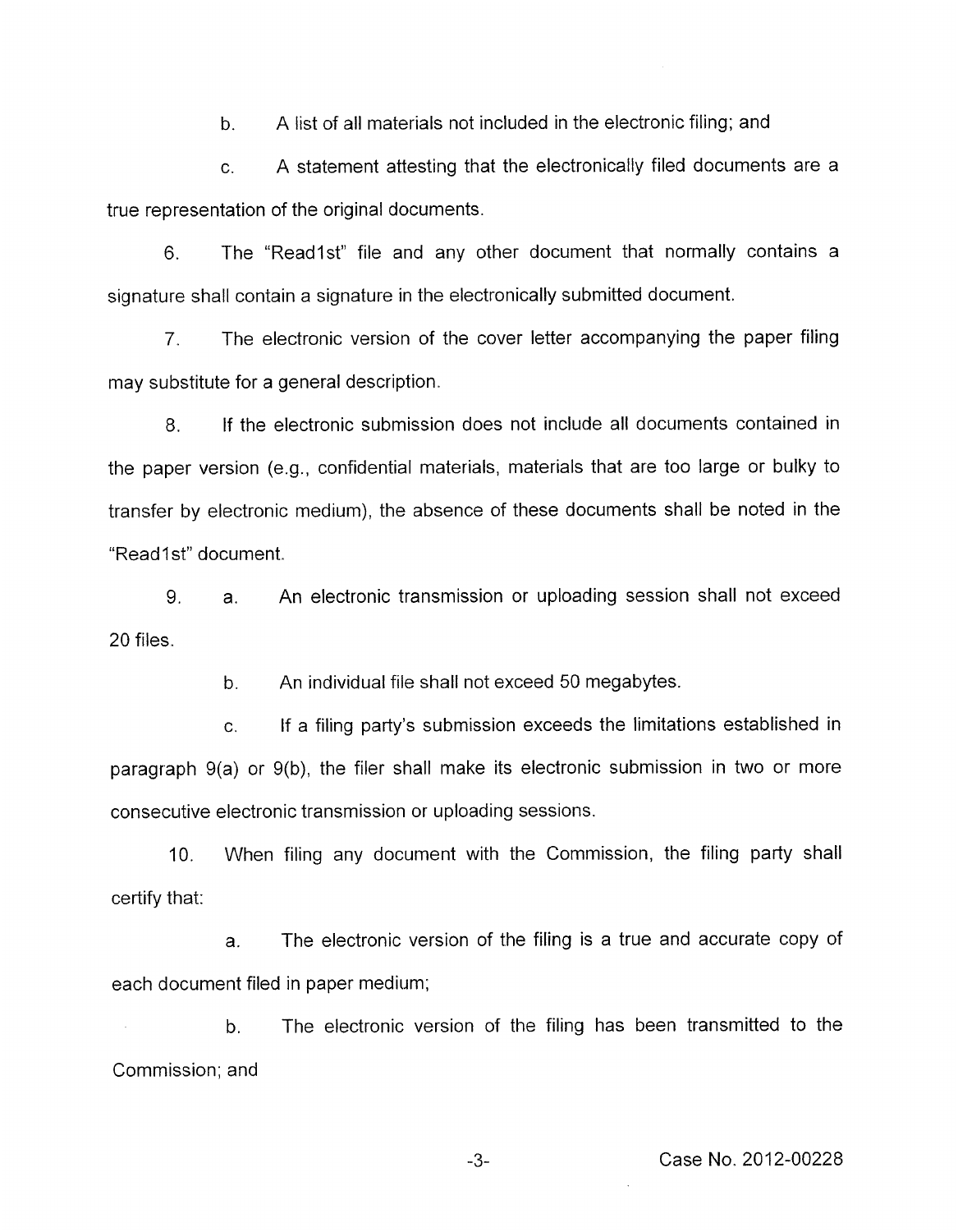c. A copy of the filing in paper medium has been mailed to all parties that the Commission has excused from participation by electronic means.

11. Upon completion of a party's uploading of an electronic submission, the Commission shall cause an electronic mail message to be sent to all parties of record advising of the electronic submission to the Commission.

12. Upon a party's receipt of this message, it shall be the receiving party's responsibility to access the Commission's electronic file depository at [http://psc.ky.gov/efs/EFS\\_Search.aspx](http://psc.ky.gov/efs/EFS_Search.aspx) and view or download a copy of the submission.

A document shall be considered timely filed with the Commission if it has been successfully transmitted in electronic medium to the Commission within the time allowed for filing and the original and one copy in paper medium are filed at the Commission's offices no later than the second business day following the electronic filing.  $13.$ 

14. When submitting paper copies of electronically submitted documents, the filing party shall attach to the top of the paper submission a paper copy of the electronic mail message from the Commission confirming transmission and receipt of its electronic submission.

15. filing party shall: When submitting documents for which confidential treatment is sought, the

a. Submit an original in paper medium and an electronic copy of the petition requesting confidential treatment and setting forth the grounds pursuant to KRS 61.878 upon which the material should be classified as confidential and a copy of the material with those portions redacted for which confidentiality is sought.

-4- Case No. 2012-00228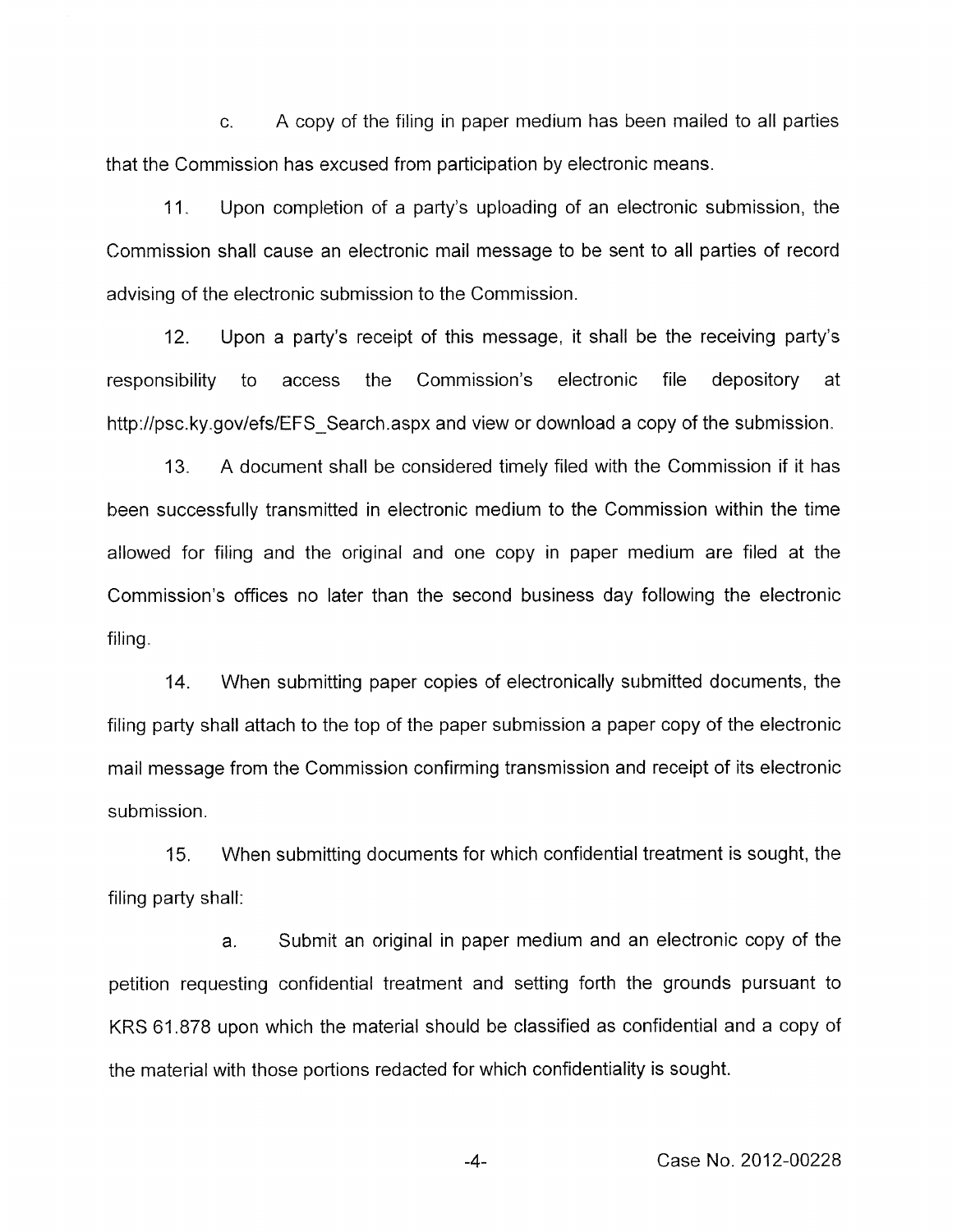b. Submit a paper copy of the material in question that identifies by underscoring, highlighting with transparent ink, or other reasonable means only those portions that would disclose confidential material unless deleted and a CD-ROM containing an electronic version of such material with highlighting.

16. Unless it states its objection to the use of electronic filing procedures in its motion for intervention, a party granted leave to intervene in this proceeding shall:

a. Be deemed to have consented to the use of electronic filing procedures and the service of all documents and pleadings, including orders of the Commission, by electronic means; and

b. Within seven days of the date of an Order granting its intervention, file with the Commission a written statement that:

(1) United States mail; and It waives any right to service of Commission orders by

(2) It, or its authorized agent, possesses the facilities to receive electronic transmissions.

17. If a party objects to the use of electronic filing procedures and the Commission determines that good cause exists to excuse that party from the use of electronic filing procedures, service of documents on that party and by that party shall be made in accordance with 807 KAR 5:OOI.

Case No. 2012-00228

 $-5-$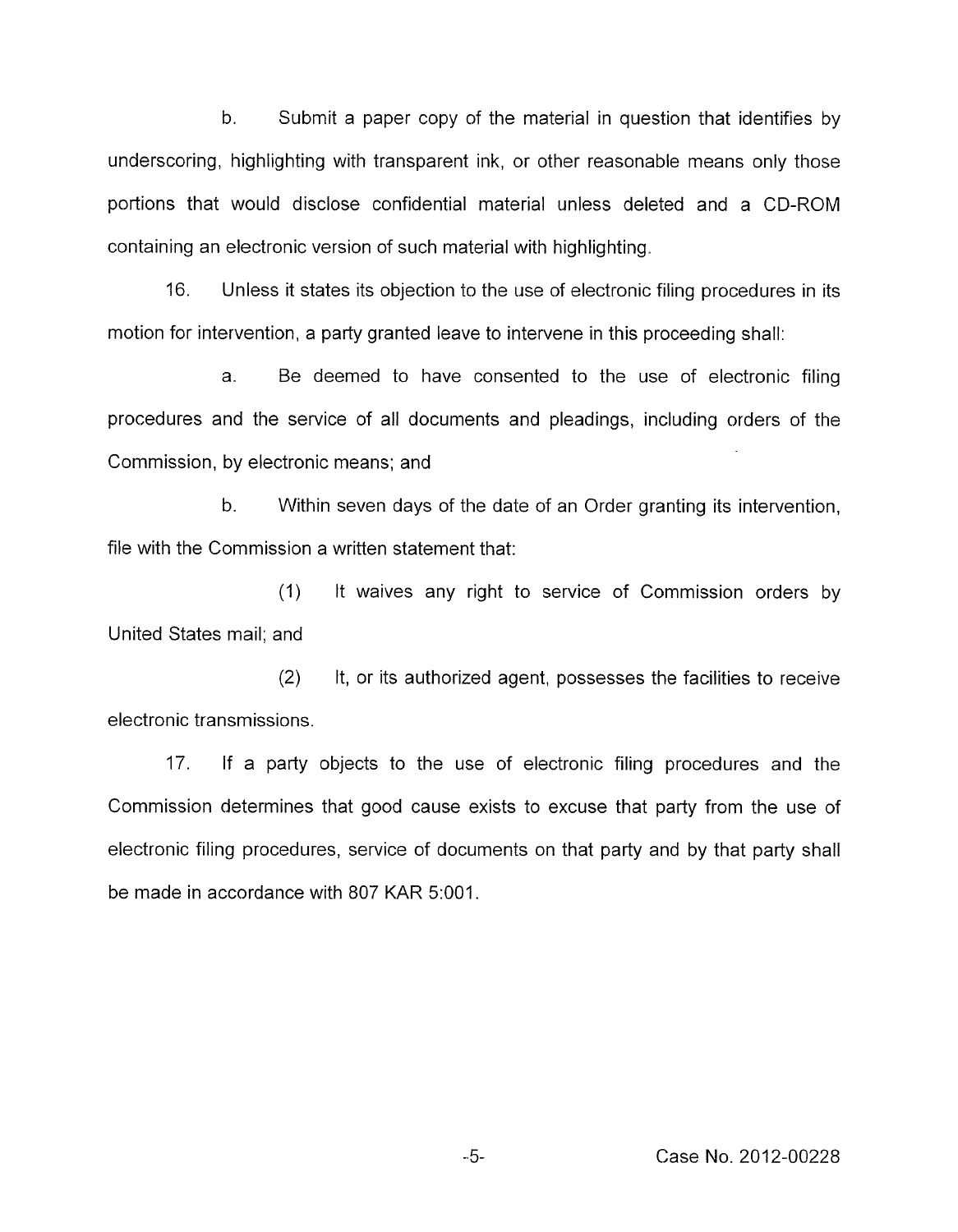By the Commission



ATTEST:

Ann 18. Greenwill for

Case No. 2012-00228